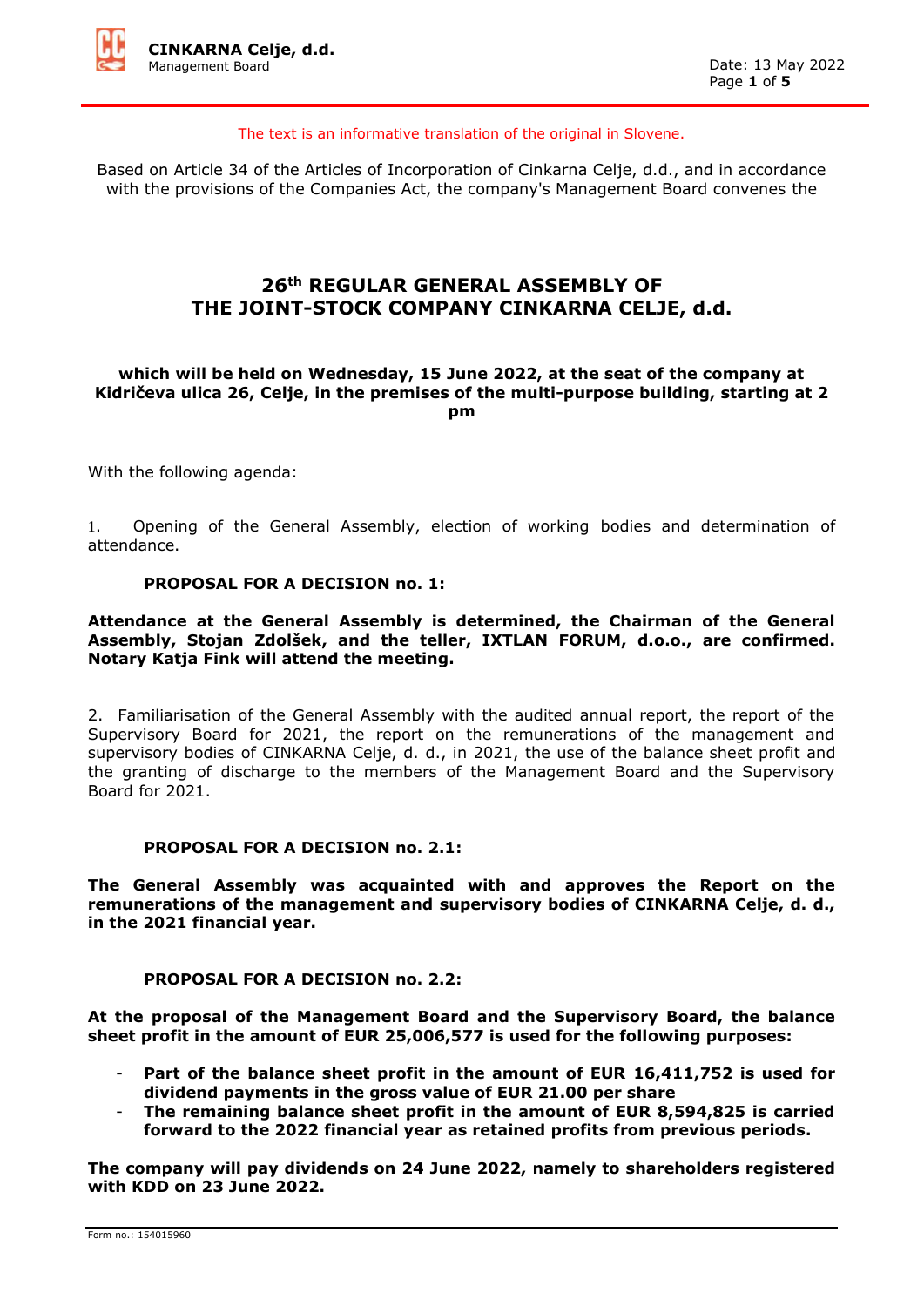

#### **PROPOSAL FOR A DECISION no. 2.3:**

**The General Assembly grants a discharge to the members of the Management Board for the 2021 financial year.** 

#### **PROPOSAL FOR A DECISION no. 2.4:**

## **The General Assembly grants a discharge to the members of the Supervisory Board for the 2021 financial year.**

3. Remuneration policy for the management and supervisory bodies of CINKARNA Celje, d. d.

## **PROPOSAL FOR A DECISION no. 3:**

#### **The General Assembly was acquainted with and approves the Remuneration policy for the management and supervisory bodies of CINKARNA Celje, d. d.**

4. Appointment of the company's auditor to audit the financial report and review the business report for the financial years 2022, 2023, and 2024.

## **PROPOSAL FOR A DECISION no. 4:**

**At the proposal of the Supervisory Board, the auditing firm Ernst & Young d.o.o., Dunajska cesta 111, 1000 Ljubljana, is appointed the company's auditor for the financial years 2022, 2023 and 2024.**

5. CICG share split

## **PROPOSAL FOR A DECISION no. 5.1:**

**Each ordinary registered no-par-value share of the company designated CICG is divided into 10 ordinary registered no-par-value shares of the company.**

## **PROPOSAL FOR A DECISION no. 5.2:**

**Article 5 of Chapter III (NOMINAL CAPITAL) of the Articles of Incorporation shall be amended to read as follows:**

**"The nominal capital of the company amounts to EUR 20,229,769.66 and consists of 8,079,770 ordinary registered freely transferable no-par-value shares."**

## **PROPOSAL FOR A DECISION no. 5.3:**

**A new Article 79 is added to Chapter XIII (VALIDITY OF THE ARTICLES OF INCORPORATION) of the Articles of Incorporation, which reads as follows:**

**"The company has 807,977 ordinary registered no-par-value shares registered in the register of book-entry securities, until the total number of shares of the company is harmonised with Article 5 of these Articles of Incorporation by entering the division of each share into 10 pieces in the register of book-entry securities."**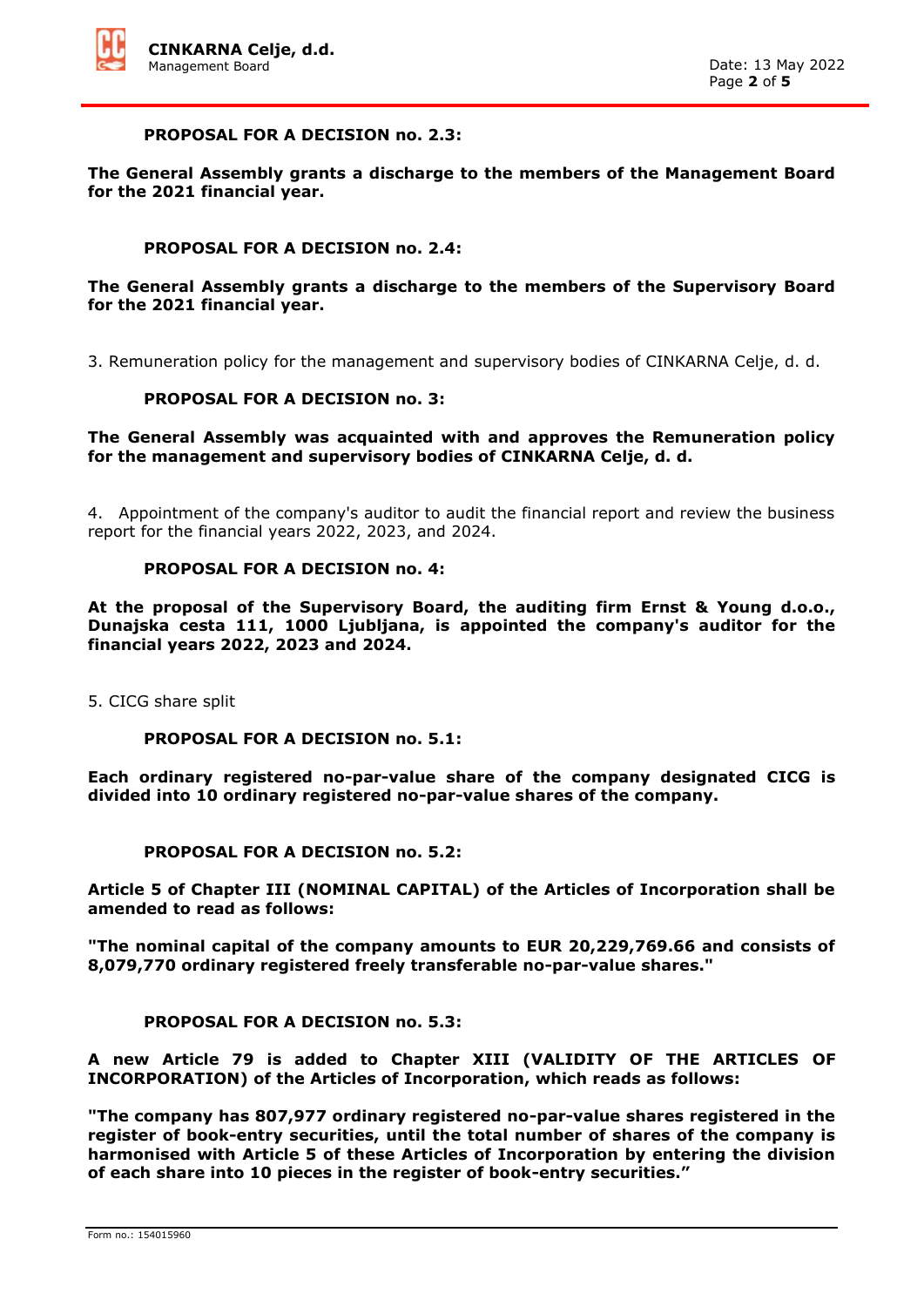#### **PROPOSAL FOR A DECISION no. 5.4:**

**Based on the adopted decisions no. 5.1. up to and including 5.3., the General Assembly adopts the clean copy of the company`s Articles of Incorporation.** 

**Following the entry of the amendment to the Articles of Incorporation in the register of companies, the Management Board of the company carries out the necessary procedures for the distribution of the CICG share.**

6. Authorisation to acquire own shares

#### **PROPOSAL FOR A DECISION no. 6.1:**

**The General Assembly of Shareholders authorises the Management Board to acquire its own shares.**

**The Management Board is authorised to acquire own shares, so that the total holding of all own shares, including shares already held by the company, may not exceed 10% of the company's nominal capital.**

**The authorisation to acquire own shares is valid for 12 months from and including 18 June 2022.**

**The company may acquire its own shares through transactions concluded on the regulated and non-regulated securities market, whereby the purchase price of shares may not be lower than EUR 140.00 per share or higher than EUR 290.00 per share. After the distribution of shares, the purchase price of shares may not be lower that EUR 14.00 per share or higher than EUR 29.00 per share.**

**The company will acquire its own shares for the purpose of withdrawing the shares in accordance with the provisions of the law and the company's Articles of Incorporation on the reduction of the nominal capital.**

## **PROPOSAL FOR A DECISION no. 6.2:**

**The General Assembly authorises the Management Board to withdraw own shares without a further decision-taking on the reduction of the nominal capital.**

7. Report on the acquisition of own shares

## **PROPOSAL FOR A DECISION no. 7:**

**The General Assembly was acquainted with the Report on the acquisition of own shares.**

## **Information for shareholders:**

## **1. The total number of shares and voting rights on the day of calling the General Assembly**

According to the register, the company had 807,977 ordinary no-par-value shares on 13 May 2022. The company is the holder of 26,465 own shares. In accordance with the company's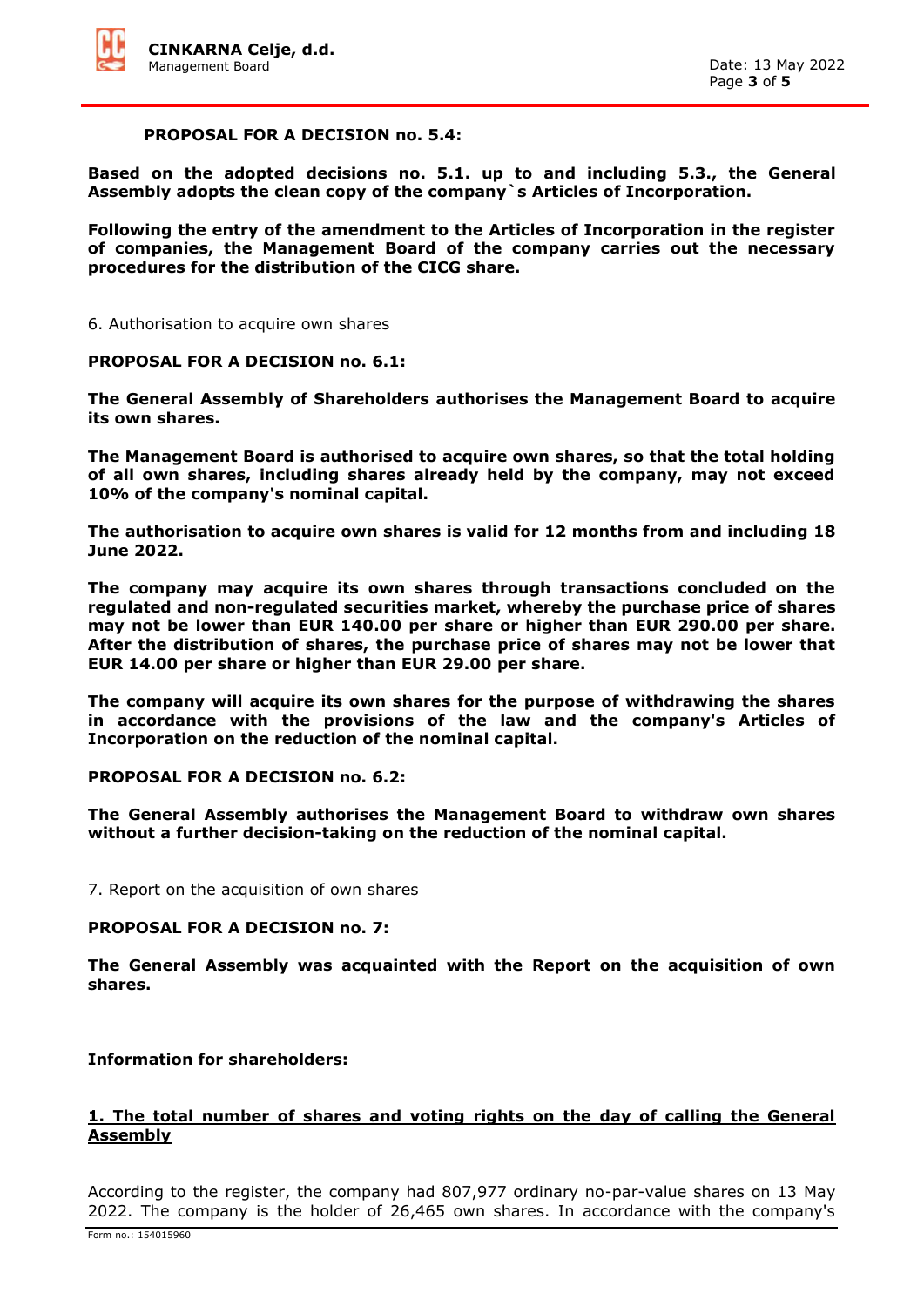

Articles of Incorporation, each share has one vote, except for own shares, which do not have a voting right under the law.

## **2. The right to information and the availability of materials for the General Assembly**

At the General Assembly, a shareholder may exercise his / her right to information referred to in the first paragraph of Article 305 of the Companies Act.

The material for the General Assembly is available to shareholders for inspection at the Secretariat of the Legal Department every working day from 9 am to 12 pm, from the day of the announcement of the convocation until the day of the General Assembly, by prior announcement on the telephone number 03/427 6176 and taking into account any measures to limit the further spread of Sars-CoV-2 (COVID-19).

Shareholders may access the agenda with proposed decisions and justifications and other materials in the announcement in the stock exchange information system (SEO-net) as well as on the website of the company [www.cinkarna.si.](http://www.cinkarna.si/)

Comprehensive information on shareholders' rights from the first paragraph of Article 298, the first paragraph of Article 300, and Articles 301 and 305 of the Companies Act is available on the company's website [www.cinkarna.si](http://www.cinkarna.si/) and as part of the material of the General Assembly in the stock exchange information system (SEO-net).

Convocation of the General Assembly shall be published on the AJPES portal.

#### **3. Supplementing the agenda**

Shareholders whose total shares amount to one twentieth of the nominal capital may request an additional item on the agenda in writing after the announcement of the convocation of the General Assembly. Requests must be accompanied by a written proposal for a decision on which the General Assembly should decide, or, if the General Assembly does not adopt a decision on an individual agenda item, an explanation of the agenda. It is sufficient to send the request to the company no later than 7 days after the announcement of this convocation, to the address Cinkarna Celje, d.d., Kidričeva ul. 26, 3000 Celje, Legal Department, or e-mail: gregor.gajsek@cinkarna.si. In the case of transmission in electronic form, the amendment to the agenda shall be submitted in scanned form as an attachment. A clean copy of the agenda will be published in accordance with Article 298 of ZGD-1.

## **4. Proposals of shareholders**

Counter-proposals of shareholders to individual items on the agenda, which will be substantiated and submitted within 7 days after the announcement of this convocation to the address Cinkarna Celje, d.d., Kidričeva ul. 26, 3000 Celje, Legal Department, or by e-mail: gregor.gajsek@cinkarna.si, will be published in accordance with Article 300 of ZGD-1. In the case of transmission in electronic form, proposals of shareholders shall be submitted in scanned form as an attachment.

#### **5. Conditions for participation in the General Assembly and the exercise of voting rights**

The General Assembly may only be attended by those shareholders who personally or through a proxy register their attendance at the General Assembly in writing, so that the Management Board receives the application no later than the end of the fourth day before the General Assembly, i.e. by the end of **11 June 2022,** and who, as shareholders, are entered in the